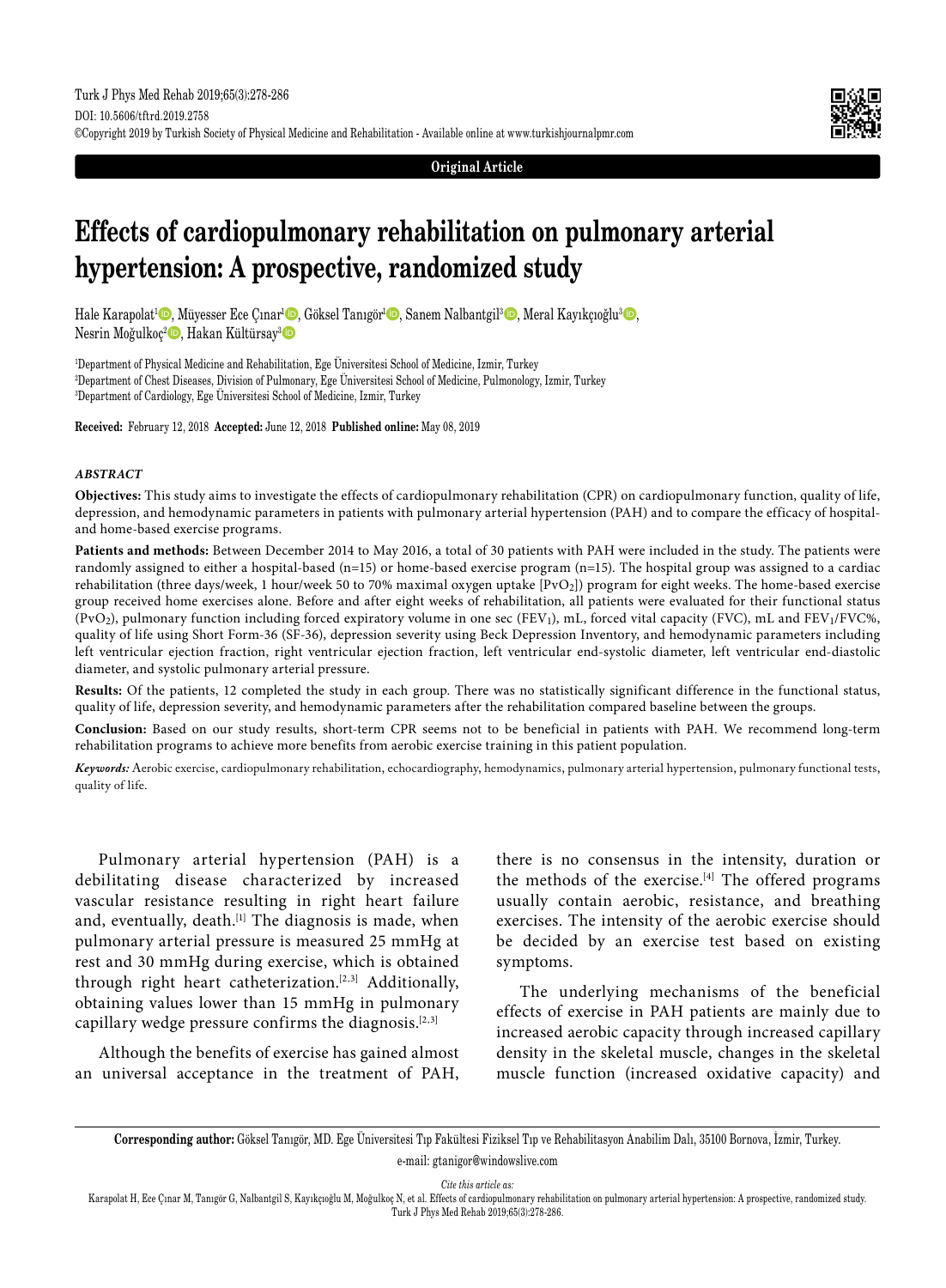morphology (increased type 1 fibers and decreased type 2 fibers), improvement in cardiac functions (decreased right ventricular end-diastolic pressure results in remodeling in pulmonary artery), and improvement in hemodynamics.<sup>[4,5]</sup>

Although there are many treatment options in PAH, there is no curative therapy, and current pharmacological and non-pharmacological treatment options aim to slow the progression of the disease and to alleviate symptoms. With all the beneficial effects described above, cardiac rehabilitation and exercise can be considered among therapeutic modalities.

In the present study, we aimed to investigate the effects of cardiopulmonary rehabilitation (CPR) on cardiopulmonary function, quality of life (QoL), depression, and hemodynamic parameters in patients with PAH and to compare the efficacy of hospital- and home-based exercise programs.

## **PATIENTS AND METHODS**

This single-blind, prospective, randomized study was conducted at Ege University, Faculty of Medicine, Department of Physical Medicine and Rehabilitation between December 2014 to May 2016. A total of 30 patients with PAH were included in the study. *Inclusion criteria were as follows:* ≥18 years, PAH diagnosed by a physician and a resting pulmonary arterial pressure of ≥25 mmHg in right ventricle catheterization,[6] Group 1 PAH according to the modified Evian Classification,<sup>[6,7]</sup> being in a stable condition for medical treatment for the last three months, receiving no pulmonary rehabilitation within the last six months, and being in the World Health Organization Class II-III PAH.[8] *Exclusion criteria were as follows:* having a systemic, neurological, cognitive or musculoskeletal disease preventing the patient from exercise, psychiatric conditions hindering compliance to the study, receiving oxygen therapy, having Grade IV PAH, and having a history of syncope within the last six months. A written informed consent was obtained from each patient. The study protocol was approved by the Ethics Committee of Ege University, Faculty of Medicine. The study was conducted in accordance with the principles of the Declaration of Helsinki.

Data including sociodemographic (age, sex, marital status, education, and working status), and clinical characteristics (etiology for PAH, other diagnoses, medications, body mass index [BMI] and pulmonary function tests) of the patients were recorded. All patients were, then, examined for all systems, focusing on musculoskeletal and neurological status. Physical activity status (sedentary lifestyle) was evaluated with questions based on the International Physical Activity Questionnaire (IPAQ).[9]

Forty of the patients were deemed eligible for the study. Ten of them withdrew their consent during



**Figure 1.** Study flow chart.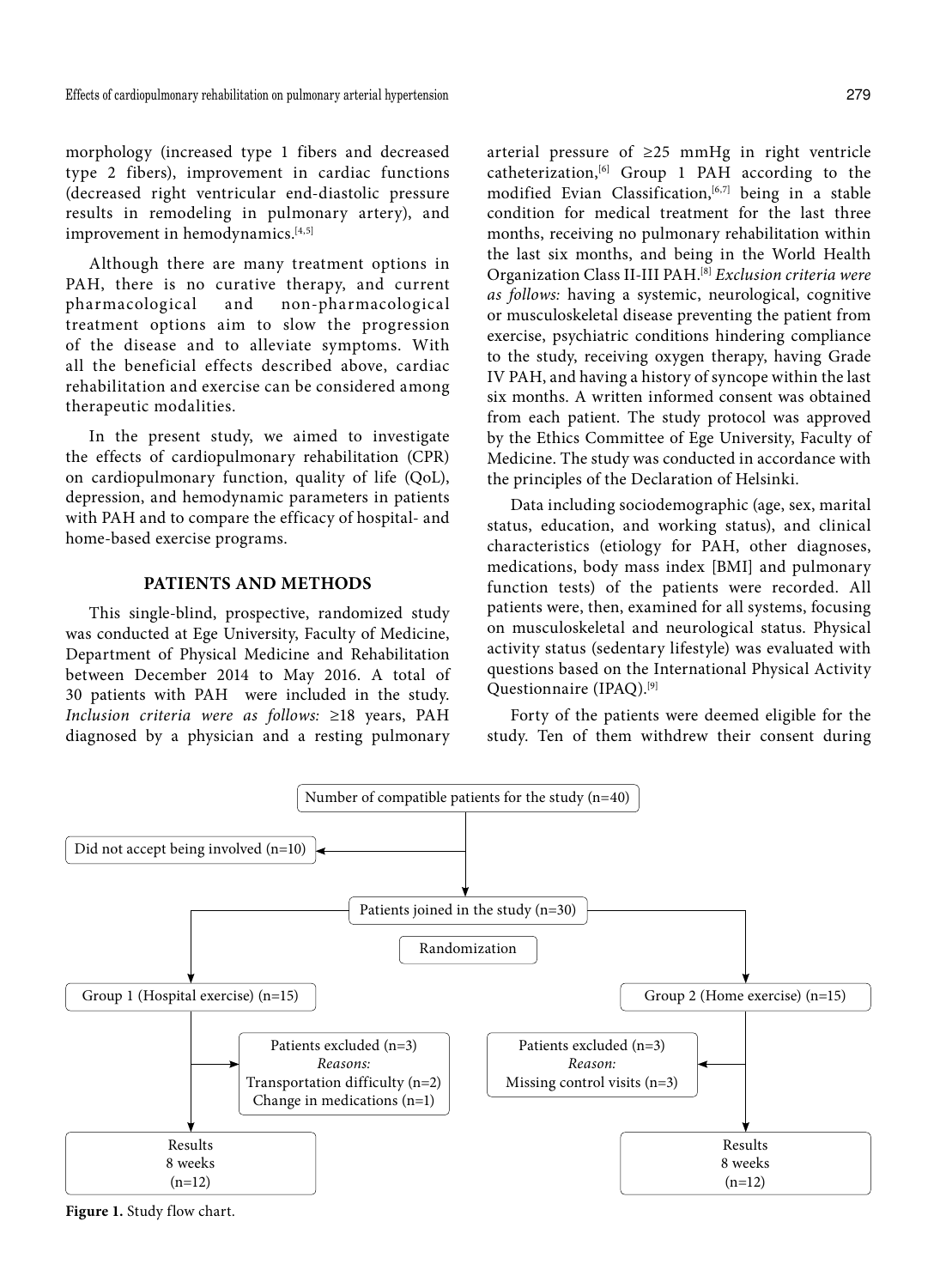**Table 1.** Cardiopulmonary exercise test protocol for patients

|               | Minutes        | Velocity<br>(km/hours) | Inclination<br>(%) |
|---------------|----------------|------------------------|--------------------|
| Resting phase | $\overline{c}$ | $\overline{c}$         | $\mathbf{0}$       |
| Test phase    | 2              | 3                      | 0                  |
|               | 2              | 4                      | 2.3                |
|               | $\overline{2}$ | 5                      | 3.8                |
|               | 2              | 6                      | 4.7                |
|               | 2              | 6                      | 7.2                |
|               | 2              | 6                      | 9.6                |
|               | $\overline{2}$ | 6                      | 12.1               |
|               | 2              | 6                      | 14.5               |
|               | $\overline{2}$ | 6                      | 17                 |
|               | 2              | 6                      | 19.4               |
|               | $\overline{2}$ | 6                      | 21.8               |
|               | $\overline{c}$ | 6                      | 24.3               |
| Resting phase | 2              | 2                      | $\bf{0}$           |

enrollment. The remaining patients (n=30) were randomly assigned to two groups by a computer program: Group 1 (hospital-based exercise, n=15) and Group 2 (home-based exercise, n=15). Before completion, three patients from each group left the study due to changes in medical management  $(n=1)$ and difficulty in transportation (n=2) in Group 1 and due to failure to attend to control visits (n=3) in Group 2. Finally, 12 patients in each group completed the study (13 females, 11 males; mean age 41 years; range 20 to 74 years). The study flow chart is shown in Figure 1.

**Table 2.** Demographic and clinical properties of groups

# **Assessment**

*Cardiopulmonary exercise test:* Cardiopulmonary exercise (CPE) test was applied on treadmill (model 770 CE), while having electrocardiography patterns recorded throughout the whole process. Exercise test protocol is defined in Table 1. Oxygen consumption  $(VO<sub>2</sub>)$  and carbon dioxide production (vCO2) were measured every 30 sec by a metabolic card (Masterscreen CPX, Viasys Test, Healthcare, Jaeger, Würzburg, Germany) using the breath-bybreath technique. Exercise test stopped according to the CPE termination criteria. The peak  $VO<sub>2</sub>$  values were obtained.<sup>[10]</sup>

*Six-minute walk test (6MWT):* This test was applied a day before CPE test under the supervision of a physiotherapist. The patients were asked to walk on a 30-m aisle without obstacles within their normal movement speed. They were free to sit or rest, and test went on until they reached their maximum. Total walking distance was recorded in meters.<sup>[11]</sup>

*Short Form-36:* It is a multi-purpose QoL scale with a broad range of applications. It was first developed by Rand Corporation in 1992 and has been used since then.<sup>[12]</sup> The scale consists of 36 items belonging to eight subscales including physical functioning (10 items), social role functioning (2 items), physical role functioning (4 items), emotional role functioning (3 items), mental health (5 items), vitality (4 items), bodily pain (2 items), and general health perceptions (5 items). Subscales are rated from 0 to 100, 0 being

|                                |                |      | Hospital-exercise group $(n=12)$ |             |                |      | Home-exercise group $(n=12)$ |           |                |
|--------------------------------|----------------|------|----------------------------------|-------------|----------------|------|------------------------------|-----------|----------------|
|                                | n              | $\%$ | Median                           | Min-Max     | $\mathbf n$    | %    | Median                       | Min-Max   | $\mathfrak{p}$ |
| Age (year)                     |                |      | 34                               | $26 - 62$   |                |      | 40                           | $20 - 74$ | 0.86           |
| <b>Sex</b>                     |                |      |                                  |             |                |      |                              |           | 0.052          |
| Female                         | 9              | 75   |                                  |             | $\overline{4}$ | 33.3 |                              |           |                |
| Male                           | 3              | 25   |                                  |             | 8              | 66.7 |                              |           |                |
| Education                      |                |      |                                  |             |                |      |                              |           | 0.19           |
| Elementary                     | 4              | 33.3 |                                  |             | 8              | 66.7 |                              |           |                |
| High school                    | 6              | 50   |                                  |             | 2              | 16.7 |                              |           |                |
| College/University             | $\overline{2}$ | 16.7 |                                  |             | $\overline{2}$ | 16.7 |                              |           |                |
| Smoking                        |                |      |                                  |             |                |      |                              |           | 0.32           |
| None                           | 11             | 91.7 |                                  |             | 8              | 66.7 |                              |           |                |
| Quit                           | 1              | 8.3  |                                  |             | 4              | 33.3 |                              |           |                |
| Sedentary lifestyle (positive) | 10             | 83.3 |                                  |             | 11             | 91.7 |                              |           | 0.1            |
| Body mass index $(kg/m2)$      |                |      | 22.75                            | 11.70-28.90 |                |      | 25.20                        | 16-25.20  | 0.31           |
| Duration of disease            |                |      | 10                               | $3 - 36$    |                |      | 7                            | $2 - 20$  | 0.32           |

Min: Minimum; Max: Maximum.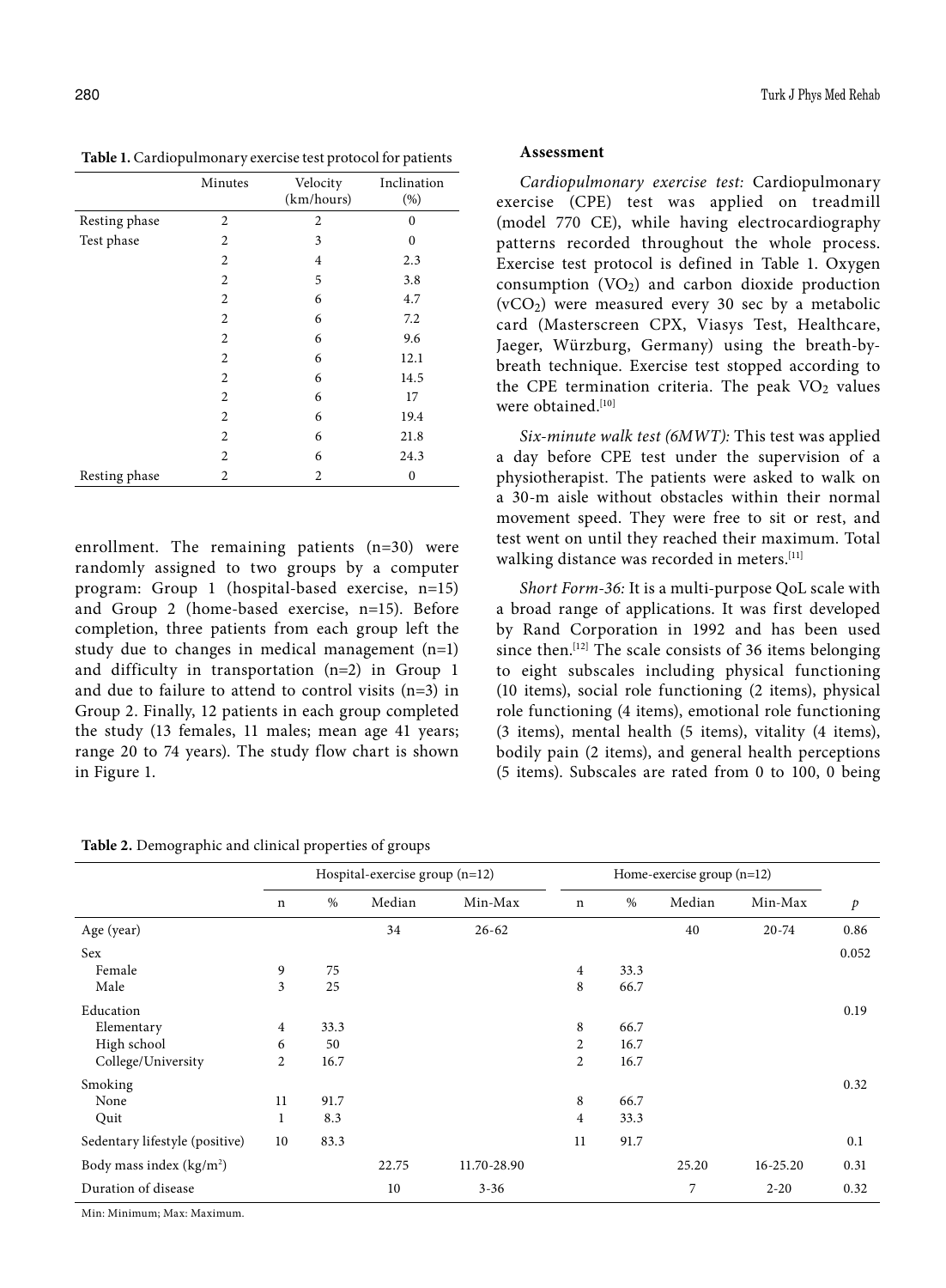the worst possible situation and 100 being the best.[12] Reliability and construct validity in the Turkish population were evaluated in 1999.[13]

*Beck Depression Inventory* (BDI)*:* The BDI was developed by Beck in 1961 to assess the depressive mood in individuals with chronic diseases.[14] It is used to evaluate vegetative, emotional, cognitive, and motivational findings in patients with depression. It is a self-rated tool including 21 items which are scored from 0-3, which complies with behavioral concepts that are coherent with depression. The total score is between 0 and 63. The Turkish reliability and validity studies were performed by Sahin<sup>[15]</sup>

# **Hemodynamic parameters**

Hemodynamic parameters were evaluated in all patients using echocardiography by a blind researcher using a 1.7/3.4 MHz transducer (Vivid 7; GE Vingmed Ultrasound, Horten, Norway). Echocardiographic scales were compatible with the recommendations of the American Society of Echocardiography. End-systolic (mm) and end-diastolic (mm) diameters,

|  |  |  |  | <b>Table 3.</b> Baseline clinical characteristics of the groups |  |  |  |
|--|--|--|--|-----------------------------------------------------------------|--|--|--|
|--|--|--|--|-----------------------------------------------------------------|--|--|--|

|                                                        | Hospital-exercise group (n=12) |              |        |             | Home-exercise group (n=12) |              |        |              |                  |
|--------------------------------------------------------|--------------------------------|--------------|--------|-------------|----------------------------|--------------|--------|--------------|------------------|
|                                                        | $\bf n$                        | $\%$         | Median | Min-Max     | $\mathbf n$                | $\%$         | Median | Min-Max      | $\boldsymbol{p}$ |
| Etiology                                               |                                |              |        |             |                            |              |        |              | 0.78             |
| Idiopathic PAH                                         | 1                              | 33.3         |        |             | 2                          | 66.7         |        |              |                  |
| Congenital PAH                                         | 6                              | 54.5         |        |             | 5                          | 45.5         |        |              |                  |
| PAH attributed to rheumatologic diseases               | $\overline{2}$                 | 66.7         |        |             | $\overline{c}$             | 50           |        |              |                  |
| WHO Functional Classification<br>Class II<br>Class III | $10\,$<br>$\overline{2}$       | 83.3<br>16.7 |        |             | $\,8\,$<br>$\overline{4}$  | 66.7<br>33.3 |        |              | 0.1              |
| Peak VO <sub>2</sub> (mL/kg/min)                       |                                |              | 15.05  | 7.7-17.4    |                            |              | 13.4   | $7.6 - 21.3$ | 0.77             |
| 6MWT (meter)                                           |                                |              | 390    | 150-495     |                            |              | 420    | 240-580      | 0.31             |
| $FeV1$ (mL)                                            |                                |              | 1840   | 610-2420    |                            |              | 2470   | 870-3070     | 0.11             |
| FVC (mL)                                               |                                |              | 2330   | 900-3500    |                            |              | 3025   | 1450-4120    | 0.11             |
| $FeV1/FVC$ (%)                                         |                                |              | 78.40  | $62.6 - 88$ |                            |              | 78.15  | 29.7-85.7    | 0.64             |
| $VC$ (mL)                                              |                                |              | 2300   | 725-3400    |                            |              | 2780   | 1760-3670    | 0.17             |
| Short Form-36                                          |                                |              |        |             |                            |              |        |              |                  |
| Physical functioning                                   |                                |              | 57.50  | $35 - 90$   |                            |              | 57.50  | 20-75        | 0.95             |
| Physical role functioning                              |                                |              | 25     | $0 - 100$   |                            |              | 50     | $0 - 100$    | 0.18             |
| Bodily pain                                            |                                |              | 80     | 41-100      |                            |              | 67.50  | $10 - 100$   | 0.49             |
| General health perceptions                             |                                |              | 38.50  | $0 - 67$    |                            |              | 49.50  | 27-100       | 0.15             |
| Vitality                                               |                                |              | 57.50  | 40-70       |                            |              | 57.50  | $0 - 75$     | 0.64             |
| Social role functioning                                |                                |              | 62     | $37 - 87$   |                            |              | 62     | 37-100       | 0.96             |
| Emotional role functioning                             |                                |              | 33     | $0 - 100$   |                            |              | 49.50  | $0 - 66$     | 0.33             |
| Mental health                                          |                                |              | 50     | $20 - 84$   |                            |              | 66     | $0 - 100$    | 0.50             |
| <b>Beck Depression Index</b>                           |                                |              | 11     | $0-19$      |                            |              | 4.14   | $7 - 0$      | 0.03             |
| Echocardiography parameters                            |                                |              |        |             |                            |              |        |              |                  |
| LVEF $(%)$                                             |                                |              | 60     | $50 - 60$   |                            |              | 60     | $30 - 60$    | 0.19             |
| RVEF (%)                                               |                                |              | 60     | $35 - 60$   |                            |              | 60     | $28 - 60$    | 0.34             |
| $LVEDD$ (mm)                                           |                                |              | 4.2    | $3 - 5.9$   |                            |              | 4.2    | $3.5 - 4.5$  | 0.69             |
| $LVESD$ (mm)                                           |                                |              | 2.8    | $1.6 - 3.6$ |                            |              | 2.7    | $1.8 - 3.1$  | 0.49             |
| Systolic pulmonary arterial pressure                   |                                |              | 90     | 40-125      |                            |              | 86     | 45-125       | 0.29             |

Min: Minimum; Max: Maximum; PAH: Pulmonary arterial hypertension; WHO: World Health Organization Classification of the disease; 6MWT: 6 minute walk test; FeV1: Volume exhaled in first second of forced expiration; FVC: Forced vital capacity; VC: Vital capacity; LVEF: Left ventricular ejection fraction; RVEF: Right ventricular ejection fraction; LVEDD: Left ventricular end diastolic diameter; LVESD: Left ventricular end systolic diameter.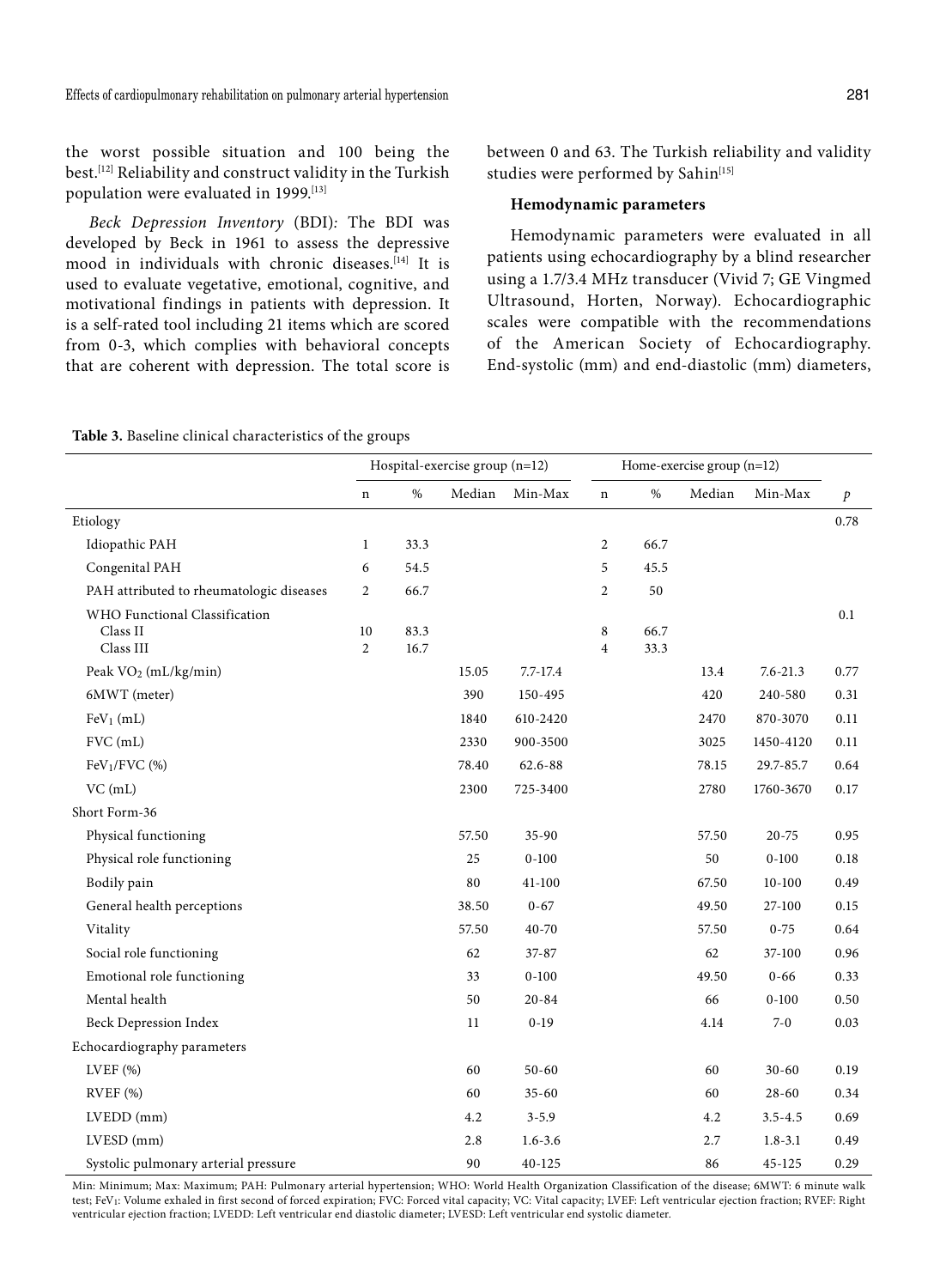| 0.79<br>0.46<br>0.06<br>0.39<br>0.56<br>0.48<br>0.25<br>0.32<br>0.88<br>0.36<br>0.15<br>0.08<br>0.34<br>0.48<br>$p^{\star\star}$<br>0.82<br>0.22<br>0.27<br>0.67<br>0.77<br>0.21<br>0.06<br>0.26<br>0.59<br>0.14<br>0.92<br>0.18<br>0.58<br>0.39<br>0.89<br>0.40<br>0.18<br>0.89<br>0.18<br>0.84<br>0.37<br>0.17<br>0.67<br>0.81<br>0.71<br>0.67<br>$\phi^*$<br>1760-3670<br>Min-Max<br>1030-2910<br>1650-3750<br>180-585<br>44-93.9<br>$1.8 - 6.2$<br>29-132<br>20-100<br>$25 - 85$<br>$15 - 56$<br>40-60<br>$30 - 60$<br>$8.1 - 21$<br>$45 - 80$<br>$37 - 75$<br>20-75<br>$3.4 - 8$<br>$0 - 66$<br>$0 - 75$<br>$0-12$<br>Week 8<br>Median<br>2265<br>2780<br>3184<br>14.2<br>57.5<br>56.5<br>49.5<br>76.51<br>435<br>6.5<br>4.6<br>50<br>$50\,$<br>$50\,$<br>64<br>60<br>60<br>3.1<br>55<br>75<br>1760-3670<br>1450-4120<br>Min-Max<br>870-3070<br>29.7-85.7<br>240-580<br>$7.6 - 21.3$<br>$3.5 - 4.5$<br>45-125<br>$10 - 100$<br>27-100<br>37-100<br>$20 - 75$<br>$1.8 - 3.1$<br>$0 - 100$<br>$30 - 60$<br>$28 - 60$<br>$0 - 100$<br>$0 - 75$<br>$0 - 66$<br>$0 - 15$<br>Week <sub>0</sub><br>Median<br>78.15<br>67.50<br>3025<br>2780<br>57.50<br>49.50<br>57.50<br>49.50<br>2470<br>13.4<br>420<br>50<br>$\mathcal{O}$<br>66<br>4.2<br>2.7<br>86<br>60<br>60<br>$\triangleright$<br>0.65<br>0.86<br>0.06<br>0.32<br>0.50<br>0.46<br>0.06<br>0.79<br>$0.67\,$<br>0.59<br>0.58<br>0.58<br>0.37<br>0.64<br>0.67<br>0.32<br>0.07<br>0.24<br>0.51<br>$\phi^*$<br>$\overline{ }$<br>Min-Max<br>800-3620<br>550-2400<br>920-3350<br>120-460<br>$7.8 - 21.3$<br>45-125<br>$2.9 - 5.5$<br>$0 - 90$<br>40-60<br>$35 - 60$<br>$0 - 100$<br>20-76<br>$1.8 - 4$<br>55-81<br>$0 - 100$<br>$0 - 100$<br>$35 - 70$<br>$12 - 87$<br>$5 - 67$<br>$0-31$<br>Week 8<br>Median<br>15.35<br>1945<br>1935<br>2575<br>33.5<br>52.5<br>72.2<br>57.5<br>427<br>8.5<br>2.6<br>4.3<br>25<br>86<br>80<br>50<br>60<br>60<br>$\mathcal{O}$<br>33<br>Min-Max<br>725-3400<br>610-2420<br>900-3500<br>150-495<br>88<br>7.7-17.4<br>ڢ<br>40-125<br>41-100<br>9<br>40-70<br>$50 - 60$<br>$35 - 60$<br>$0 - 100$<br>$0 - 100$<br>$20 - 84$<br>$37 - 87$<br>Ò<br>$0-67$<br>$62.6 -$<br>$35-9$<br>$3 - 5.$<br>$1.6 - 3$<br>$\overline{1}$<br>Week <sub>0</sub><br>Median<br>38.50<br>15.05<br>57.50<br>78.40<br>57.50<br>1840<br>2330<br>2300<br>390<br>2.8<br>4.2<br>25<br>80<br>$\mathcal{S}$<br>50<br>60<br>60<br>$\overline{6}$<br>33<br>$\Box$<br>Echocardiography parameters<br>Emotional role functioning<br>General health perceptions<br>Physical role functioning<br>Social role functioning<br><b>Beck Depression Index</b><br>Peak VO <sub>2</sub> (mL/kg/min)<br>Physical functioning<br>Mental health<br>LVEDD (mm)<br>LVESD (mm)<br>6MWT (meter)<br>Short Form-36<br>FeV <sub>1</sub> /FVC <sub>(%)</sub><br>Bodily pain<br>RVEF (%)<br>LVEF (%)<br>$FeV1$ (mL)<br>FVC (mL)<br>Vitality<br>$VC$ (mL)<br><b>SPAP</b> |  | Hospital- | exercise group (n=12) |  | Home-exercise group (n=12) |  |  |
|--------------------------------------------------------------------------------------------------------------------------------------------------------------------------------------------------------------------------------------------------------------------------------------------------------------------------------------------------------------------------------------------------------------------------------------------------------------------------------------------------------------------------------------------------------------------------------------------------------------------------------------------------------------------------------------------------------------------------------------------------------------------------------------------------------------------------------------------------------------------------------------------------------------------------------------------------------------------------------------------------------------------------------------------------------------------------------------------------------------------------------------------------------------------------------------------------------------------------------------------------------------------------------------------------------------------------------------------------------------------------------------------------------------------------------------------------------------------------------------------------------------------------------------------------------------------------------------------------------------------------------------------------------------------------------------------------------------------------------------------------------------------------------------------------------------------------------------------------------------------------------------------------------------------------------------------------------------------------------------------------------------------------------------------------------------------------------------------------------------------------------------------------------------------------------------------------------------------------------------------------------------------------------------------------------------------------------------------------------------------------------------------------------------------------------------------------------------------------------------------------------------------------------------------------------------------------------------------------------------------------------------------------------------------------------------------------------------------------------------------------------------------------------------------------------------------------------------------------------------------------------------------------|--|-----------|-----------------------|--|----------------------------|--|--|
|                                                                                                                                                                                                                                                                                                                                                                                                                                                                                                                                                                                                                                                                                                                                                                                                                                                                                                                                                                                                                                                                                                                                                                                                                                                                                                                                                                                                                                                                                                                                                                                                                                                                                                                                                                                                                                                                                                                                                                                                                                                                                                                                                                                                                                                                                                                                                                                                                                                                                                                                                                                                                                                                                                                                                                                                                                                                                                  |  |           |                       |  |                            |  |  |
|                                                                                                                                                                                                                                                                                                                                                                                                                                                                                                                                                                                                                                                                                                                                                                                                                                                                                                                                                                                                                                                                                                                                                                                                                                                                                                                                                                                                                                                                                                                                                                                                                                                                                                                                                                                                                                                                                                                                                                                                                                                                                                                                                                                                                                                                                                                                                                                                                                                                                                                                                                                                                                                                                                                                                                                                                                                                                                  |  |           |                       |  |                            |  |  |
|                                                                                                                                                                                                                                                                                                                                                                                                                                                                                                                                                                                                                                                                                                                                                                                                                                                                                                                                                                                                                                                                                                                                                                                                                                                                                                                                                                                                                                                                                                                                                                                                                                                                                                                                                                                                                                                                                                                                                                                                                                                                                                                                                                                                                                                                                                                                                                                                                                                                                                                                                                                                                                                                                                                                                                                                                                                                                                  |  |           |                       |  |                            |  |  |
|                                                                                                                                                                                                                                                                                                                                                                                                                                                                                                                                                                                                                                                                                                                                                                                                                                                                                                                                                                                                                                                                                                                                                                                                                                                                                                                                                                                                                                                                                                                                                                                                                                                                                                                                                                                                                                                                                                                                                                                                                                                                                                                                                                                                                                                                                                                                                                                                                                                                                                                                                                                                                                                                                                                                                                                                                                                                                                  |  |           |                       |  |                            |  |  |
|                                                                                                                                                                                                                                                                                                                                                                                                                                                                                                                                                                                                                                                                                                                                                                                                                                                                                                                                                                                                                                                                                                                                                                                                                                                                                                                                                                                                                                                                                                                                                                                                                                                                                                                                                                                                                                                                                                                                                                                                                                                                                                                                                                                                                                                                                                                                                                                                                                                                                                                                                                                                                                                                                                                                                                                                                                                                                                  |  |           |                       |  |                            |  |  |
|                                                                                                                                                                                                                                                                                                                                                                                                                                                                                                                                                                                                                                                                                                                                                                                                                                                                                                                                                                                                                                                                                                                                                                                                                                                                                                                                                                                                                                                                                                                                                                                                                                                                                                                                                                                                                                                                                                                                                                                                                                                                                                                                                                                                                                                                                                                                                                                                                                                                                                                                                                                                                                                                                                                                                                                                                                                                                                  |  |           |                       |  |                            |  |  |
|                                                                                                                                                                                                                                                                                                                                                                                                                                                                                                                                                                                                                                                                                                                                                                                                                                                                                                                                                                                                                                                                                                                                                                                                                                                                                                                                                                                                                                                                                                                                                                                                                                                                                                                                                                                                                                                                                                                                                                                                                                                                                                                                                                                                                                                                                                                                                                                                                                                                                                                                                                                                                                                                                                                                                                                                                                                                                                  |  |           |                       |  |                            |  |  |
|                                                                                                                                                                                                                                                                                                                                                                                                                                                                                                                                                                                                                                                                                                                                                                                                                                                                                                                                                                                                                                                                                                                                                                                                                                                                                                                                                                                                                                                                                                                                                                                                                                                                                                                                                                                                                                                                                                                                                                                                                                                                                                                                                                                                                                                                                                                                                                                                                                                                                                                                                                                                                                                                                                                                                                                                                                                                                                  |  |           |                       |  |                            |  |  |
|                                                                                                                                                                                                                                                                                                                                                                                                                                                                                                                                                                                                                                                                                                                                                                                                                                                                                                                                                                                                                                                                                                                                                                                                                                                                                                                                                                                                                                                                                                                                                                                                                                                                                                                                                                                                                                                                                                                                                                                                                                                                                                                                                                                                                                                                                                                                                                                                                                                                                                                                                                                                                                                                                                                                                                                                                                                                                                  |  |           |                       |  |                            |  |  |
|                                                                                                                                                                                                                                                                                                                                                                                                                                                                                                                                                                                                                                                                                                                                                                                                                                                                                                                                                                                                                                                                                                                                                                                                                                                                                                                                                                                                                                                                                                                                                                                                                                                                                                                                                                                                                                                                                                                                                                                                                                                                                                                                                                                                                                                                                                                                                                                                                                                                                                                                                                                                                                                                                                                                                                                                                                                                                                  |  |           |                       |  |                            |  |  |
|                                                                                                                                                                                                                                                                                                                                                                                                                                                                                                                                                                                                                                                                                                                                                                                                                                                                                                                                                                                                                                                                                                                                                                                                                                                                                                                                                                                                                                                                                                                                                                                                                                                                                                                                                                                                                                                                                                                                                                                                                                                                                                                                                                                                                                                                                                                                                                                                                                                                                                                                                                                                                                                                                                                                                                                                                                                                                                  |  |           |                       |  |                            |  |  |
|                                                                                                                                                                                                                                                                                                                                                                                                                                                                                                                                                                                                                                                                                                                                                                                                                                                                                                                                                                                                                                                                                                                                                                                                                                                                                                                                                                                                                                                                                                                                                                                                                                                                                                                                                                                                                                                                                                                                                                                                                                                                                                                                                                                                                                                                                                                                                                                                                                                                                                                                                                                                                                                                                                                                                                                                                                                                                                  |  |           |                       |  |                            |  |  |
|                                                                                                                                                                                                                                                                                                                                                                                                                                                                                                                                                                                                                                                                                                                                                                                                                                                                                                                                                                                                                                                                                                                                                                                                                                                                                                                                                                                                                                                                                                                                                                                                                                                                                                                                                                                                                                                                                                                                                                                                                                                                                                                                                                                                                                                                                                                                                                                                                                                                                                                                                                                                                                                                                                                                                                                                                                                                                                  |  |           |                       |  |                            |  |  |
|                                                                                                                                                                                                                                                                                                                                                                                                                                                                                                                                                                                                                                                                                                                                                                                                                                                                                                                                                                                                                                                                                                                                                                                                                                                                                                                                                                                                                                                                                                                                                                                                                                                                                                                                                                                                                                                                                                                                                                                                                                                                                                                                                                                                                                                                                                                                                                                                                                                                                                                                                                                                                                                                                                                                                                                                                                                                                                  |  |           |                       |  |                            |  |  |
|                                                                                                                                                                                                                                                                                                                                                                                                                                                                                                                                                                                                                                                                                                                                                                                                                                                                                                                                                                                                                                                                                                                                                                                                                                                                                                                                                                                                                                                                                                                                                                                                                                                                                                                                                                                                                                                                                                                                                                                                                                                                                                                                                                                                                                                                                                                                                                                                                                                                                                                                                                                                                                                                                                                                                                                                                                                                                                  |  |           |                       |  |                            |  |  |
|                                                                                                                                                                                                                                                                                                                                                                                                                                                                                                                                                                                                                                                                                                                                                                                                                                                                                                                                                                                                                                                                                                                                                                                                                                                                                                                                                                                                                                                                                                                                                                                                                                                                                                                                                                                                                                                                                                                                                                                                                                                                                                                                                                                                                                                                                                                                                                                                                                                                                                                                                                                                                                                                                                                                                                                                                                                                                                  |  |           |                       |  |                            |  |  |
|                                                                                                                                                                                                                                                                                                                                                                                                                                                                                                                                                                                                                                                                                                                                                                                                                                                                                                                                                                                                                                                                                                                                                                                                                                                                                                                                                                                                                                                                                                                                                                                                                                                                                                                                                                                                                                                                                                                                                                                                                                                                                                                                                                                                                                                                                                                                                                                                                                                                                                                                                                                                                                                                                                                                                                                                                                                                                                  |  |           |                       |  |                            |  |  |
|                                                                                                                                                                                                                                                                                                                                                                                                                                                                                                                                                                                                                                                                                                                                                                                                                                                                                                                                                                                                                                                                                                                                                                                                                                                                                                                                                                                                                                                                                                                                                                                                                                                                                                                                                                                                                                                                                                                                                                                                                                                                                                                                                                                                                                                                                                                                                                                                                                                                                                                                                                                                                                                                                                                                                                                                                                                                                                  |  |           |                       |  |                            |  |  |
|                                                                                                                                                                                                                                                                                                                                                                                                                                                                                                                                                                                                                                                                                                                                                                                                                                                                                                                                                                                                                                                                                                                                                                                                                                                                                                                                                                                                                                                                                                                                                                                                                                                                                                                                                                                                                                                                                                                                                                                                                                                                                                                                                                                                                                                                                                                                                                                                                                                                                                                                                                                                                                                                                                                                                                                                                                                                                                  |  |           |                       |  |                            |  |  |
|                                                                                                                                                                                                                                                                                                                                                                                                                                                                                                                                                                                                                                                                                                                                                                                                                                                                                                                                                                                                                                                                                                                                                                                                                                                                                                                                                                                                                                                                                                                                                                                                                                                                                                                                                                                                                                                                                                                                                                                                                                                                                                                                                                                                                                                                                                                                                                                                                                                                                                                                                                                                                                                                                                                                                                                                                                                                                                  |  |           |                       |  |                            |  |  |
|                                                                                                                                                                                                                                                                                                                                                                                                                                                                                                                                                                                                                                                                                                                                                                                                                                                                                                                                                                                                                                                                                                                                                                                                                                                                                                                                                                                                                                                                                                                                                                                                                                                                                                                                                                                                                                                                                                                                                                                                                                                                                                                                                                                                                                                                                                                                                                                                                                                                                                                                                                                                                                                                                                                                                                                                                                                                                                  |  |           |                       |  |                            |  |  |
|                                                                                                                                                                                                                                                                                                                                                                                                                                                                                                                                                                                                                                                                                                                                                                                                                                                                                                                                                                                                                                                                                                                                                                                                                                                                                                                                                                                                                                                                                                                                                                                                                                                                                                                                                                                                                                                                                                                                                                                                                                                                                                                                                                                                                                                                                                                                                                                                                                                                                                                                                                                                                                                                                                                                                                                                                                                                                                  |  |           |                       |  |                            |  |  |
|                                                                                                                                                                                                                                                                                                                                                                                                                                                                                                                                                                                                                                                                                                                                                                                                                                                                                                                                                                                                                                                                                                                                                                                                                                                                                                                                                                                                                                                                                                                                                                                                                                                                                                                                                                                                                                                                                                                                                                                                                                                                                                                                                                                                                                                                                                                                                                                                                                                                                                                                                                                                                                                                                                                                                                                                                                                                                                  |  |           |                       |  |                            |  |  |
|                                                                                                                                                                                                                                                                                                                                                                                                                                                                                                                                                                                                                                                                                                                                                                                                                                                                                                                                                                                                                                                                                                                                                                                                                                                                                                                                                                                                                                                                                                                                                                                                                                                                                                                                                                                                                                                                                                                                                                                                                                                                                                                                                                                                                                                                                                                                                                                                                                                                                                                                                                                                                                                                                                                                                                                                                                                                                                  |  |           |                       |  |                            |  |  |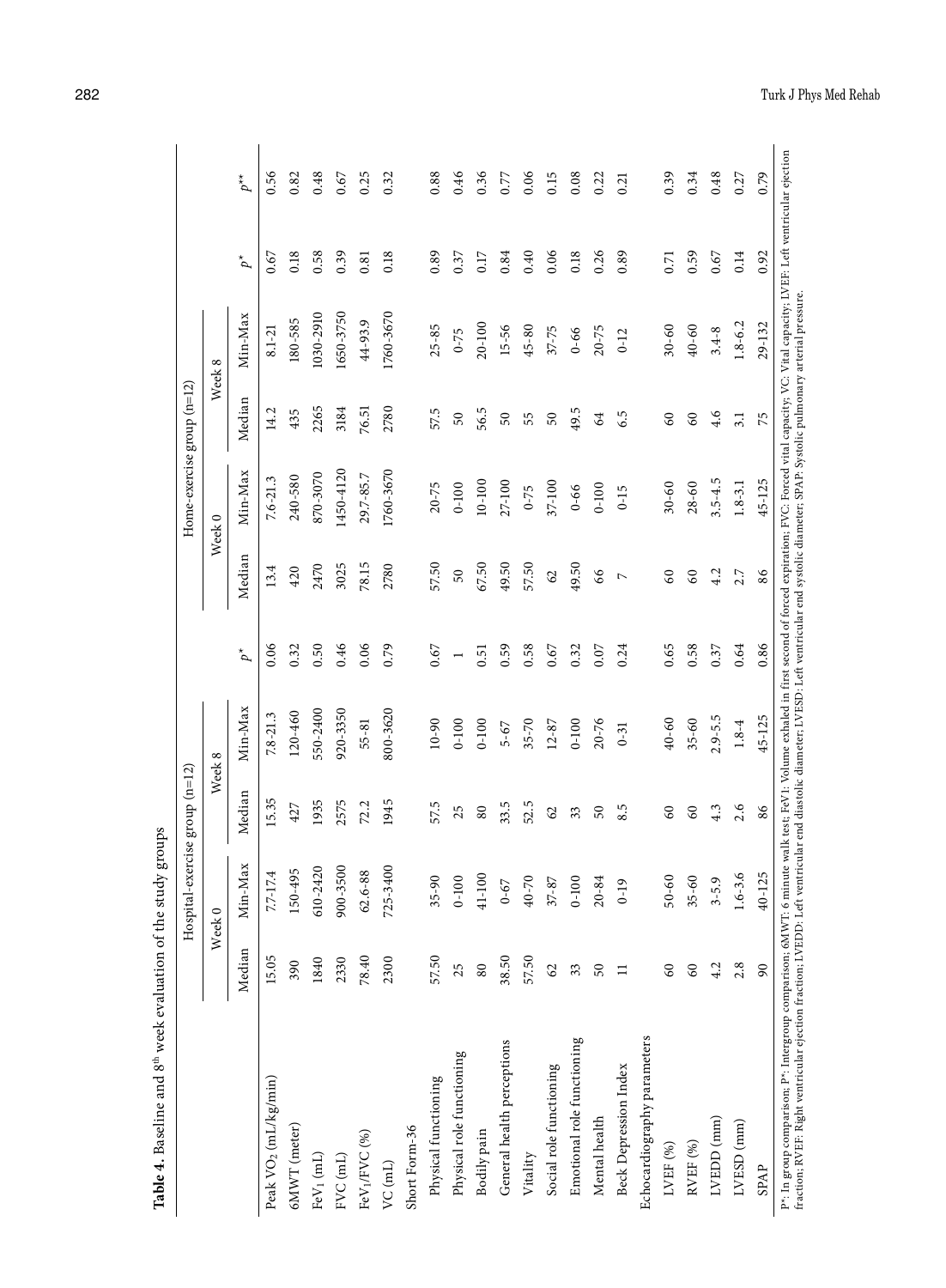Table 5. Correlation co-efficient between pVO<sub>2</sub>, 6MWT before and after rehabilitation

|           | SPAP <sub>r1</sub> | SPAP <sub>r2</sub> | D    |
|-----------|--------------------|--------------------|------|
| $pVO2$ rl | 0.09               |                    | 0.68 |
| $pVO2$ r2 |                    | 0.17               | 0.55 |
| 6MWT r1   | 0.35               |                    | 0.14 |
| 6MWTr2    |                    | 0.15               | 0.65 |

pVO2: Maximal O2 consumption; 6MWT: 6 minute walk test; SPAP: Systolic pulmonary arterial pressure; r1: Correlation coefficient before rehabilitation, r2: Correlation coefficient after rehabilitation; p>0.05.

ejection fraction of the left and right ventricles, and systolic pulmonary arterial pressure (SPAP) were recorded.

#### **Treatment protocols**

Exercise protocols were designed by a medical specialist who was experienced in CPR and the resulted protocol was three days a week for a total of eight weeks, and 45 to 60 min in each session. The patients in Group 1 received their treatment in the outpatient CPR setting and Group 2 received their treatment at home and each program was specifically designed to the individual's requirements. Exercise program consisted of flexibility exercises, aerobic exercises, and breathing exercises. Flexibility exercises contained stretching and range of motion exercises for the neck, low back, and upper and lower extremities. Aerobic exercises were adjusted to be 30 min, 50 to 70% of the  $PvO<sub>2</sub>$ and Borg scale of 13 to 15 on treadmill.<sup>[16]</sup> All aerobic exercise sessions consisted of five min of warming in the beginning and five min of cooling in the end. Breathing exercises included pursed lip breathing, thoracic expansion exercises, and abdominal breathing exercises.

In the home-based exercise group, the patients were instructed for their flexibility and breathing exercises by an experienced physiotherapist. They were also given guides for the exercises. Walking program was adjusted to be 50 to 70 of the  $PvO<sub>2</sub>$  and Borg scale of 13 to 15. They were asked to comply with the program as they did in the hospital as one hour each day for three days a week. They were provided with exercise table showing the dates, and placemarks for their compliance on it.

# **Statistical analysis**

Power analysis revealed that 12 patients were needed for each group for 80% statistical power and alpha  $(a)=5\%$ . Fifteen patients were planned to be recruited for each group considering a 20% dropout rate.

Statistical analysis was performed using the IBM SPSS version 20.0 software (IBM Corp., Armonk, NY, USA). Descriptive data were expressed in mean ± standard deviation (SD), or number and frequency. The Shapiro-Wilk test was used to assess

whether data were normally distributed. Parametric tests were used for data with normal distribution, while non-parametric tests were used for nonnormally distributed data. To analyze the relationship between categorical variables, the chi-square test was used. The Mann-Whitney U test was used to compare variables between the two groups. The intra-group analysis was performed using the Wilcoxon signedranks test. Spearman correlation analysis was carried out to analyze correlation of variables between two groups. A *p* value of <0.05 was considered statistically significant.

# **RESULTS**

Of the patients, 12 completed the study in each group. There were no significant differences between two groups in terms of the demographic and clinical characteristics. Baseline demographic and clinical data are shown in Table 2.

Data obtained from the questionnaires and clinical data at baseline are summarized in Table 3. There were no significant differences between the groups except for the BDI which was found to be significantly higher in the hospital-based exercise group, compared to the home-based exercise group (p=0.03).

The intra- and inter-group analysis results are shown in Table 4. There was no significant difference in the variables between the groups.

In addition, there was no significant correlation between the  $PVO<sub>2</sub>$  and SPAP in either group before and after rehabilitation (before: r=0.09, p=0.68; after r=0.17, p=0.55), (Table 5).

No adverse events attributed to CPR including syncope, arrhythmia, severe hypotension, and hemoptysis were reported throughout the study. No treatment modification was performed in any of the patients.

#### **DISCUSSION**

Pulmonary arterial hypertension is a mortal and debilitating disease, and any intervention which may alleviate symptoms or increase the QoL is valuable. Contributions of exercise to physical fitness in patients with PAH have been shown in previous studies.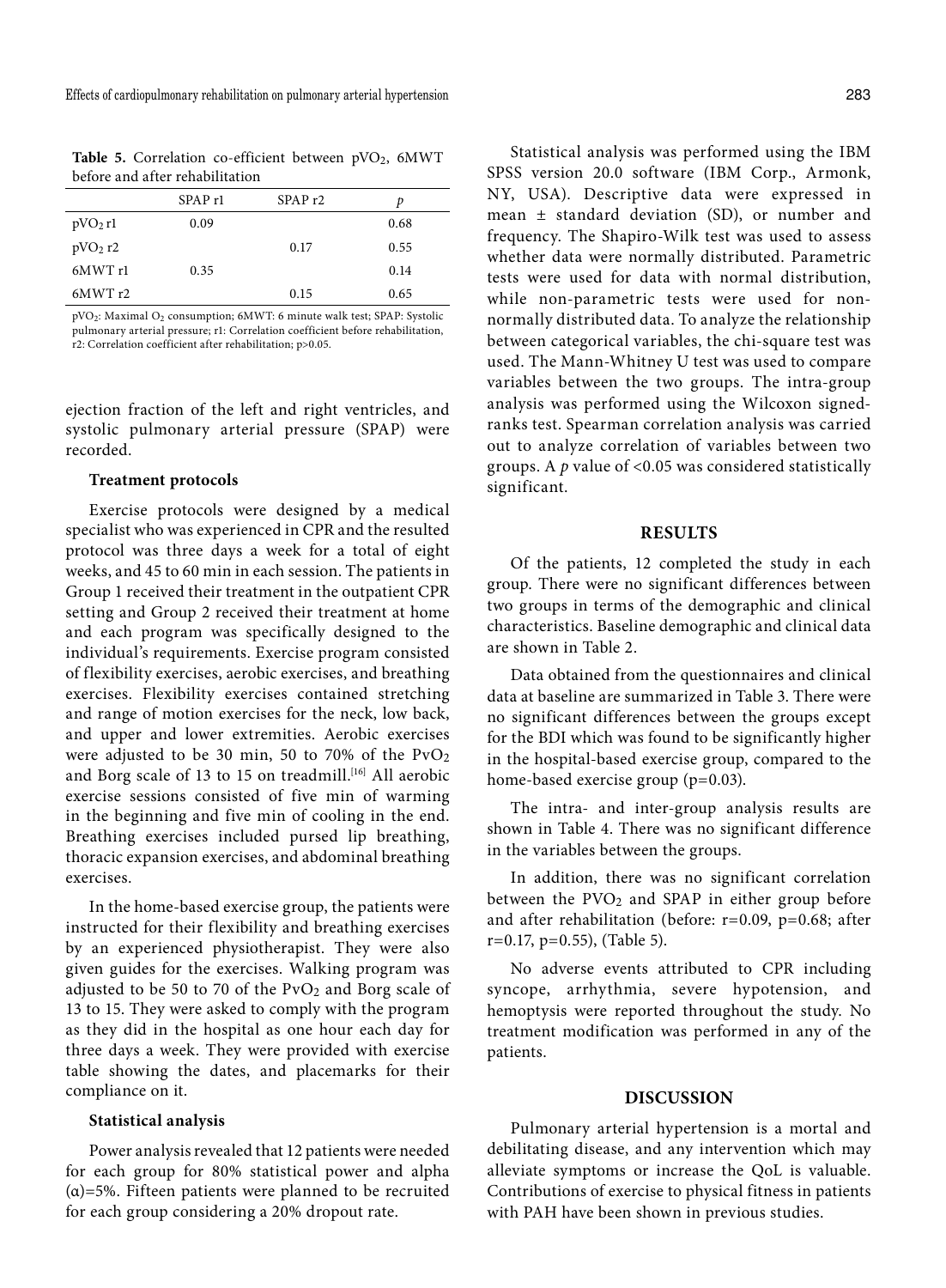Exercise in PAH patients should be started in low intensities (<50% of maximum aerobic capacity) and short durations (<30 min per session) and should be stepped up according to the tolerance of the patient. In an ideal maintenance of the program, exercise intensity should be moderate (50 to 75% of maximum aerobic capacity) with duration of 30 to 60 min and three to seven days per week. Exercise frequency should be at maximum the patient can tolerate almost all days of the week.

 Although bicycle ergometry causes less symptoms, the ideal modality is treadmill, which is more similar to the daily activities. As an alternative, bicycle ergometry can be used as a step to an easier transition to the treadmill. Exercise with resistance can be given in one session of low-to-medium intensity (about 50% of one repetitive maximum) with a high number of repeats (10 to 15) and two to three days per week. Respiratory muscle exercises should be considered, when weakness is observed in the respiratory muscles. Exercises should be given in one or two sessions of 15 to 30 min in three to seven days a week with ≥30% of the maximal inspiratory pressure.<sup>[17]</sup> Working with intervals may cause sudden changes in hemodynamics and carry the risk of syncope and is contraindicated. Valsalva maneuver and exercises in water should be also avoided.<sup>[18]</sup> As high intensity exercise in PAH patients may result in shortness of breath, chest pain and syncope, it is not advisable.<sup>[19]</sup> In our study, no significant difference in the functional capacity, pulmonary function tests, QoL, depression severity, and parameters of echocardiography was observed between the groups.

One of the most significant findings in PAH is hindrance in exercise.<sup>[20]</sup> Although the pharmacological therapies developed in recent years has remarkable beneficial effects on disease progression and survival, many patients still exhibit exertional dyspnea and fatigue symptoms. The European Society of Cardiology (ESC) and European Respiratory Society (ERS) guidelines for the diagnosis and treatment of pulmonary hypertension in 2015 recommends exercising while under medical treatment in physically deconditioned patients.<sup>[21]</sup> Several studies included in meta-analyses to show the effects of exercising on PAH patients revealed that aerobic, resistive, inspiratory muscle or combination of each exercise types increase the exercise capacity.[20,22,23] However, these results should not be generalized to all PAH patients, since the ones selected for the studies were between the WHO Class I-IV.[23] There are also studies with no significant beneficial results of exercise on functional capacity similar to our study.[24-26] One of the reasons may be due to the fact that the exercise protocol was inappropriate for these patients. Another reason is probable incompatibility with PAH patients on therapeutic exercise's frequency, duration, and intensity. Also, patients included in the study were WHO Class II-III, unlike other studies, and this may be an explanation for the discrepancy in the results. Still, progressive nature of PAH and both groups may have resulted in deviations in the exercise capacity. As reported in previous meta-analyses, we agree with the need of more clinical studies to evaluate the effects of exercising on exercise capacity.[20,22,23]

Due to physical and psychological challenges and being in need of constant medication, PAH patients may also have problems in social relationships with impaired QoL.[27] In several meta-analyses, exercise was found to have beneficial effects on the QoL, particularly on physical functioning.<sup>[20,23]</sup> However, our study was unable to show an improvement on the QoL with exercising. Although this can be explained by progressive, unpredictable, and complex nature of the disease, lack of a scale specifically designed for PAH patients may be also the reason for these controversial results.

Furthermore, PAH patients have problems in managing daily activities of life due to exertional intolerance, dyspnea, and fatigue.<sup>[28]</sup> This results in a higher incidence of depressive mood disorders in these patients.[28] Several studies have shown that problems in physical functioning may induce depression.<sup>[29,30]</sup> Moreover, depression itself may cause worse scores on mental and physical health scales.[31] Progressive nature of the disease and not being completely curable by treatments result in social isolation, leading to depression.[28] In our study, depression scores were higher in the hospital-based exercise group, compared to the home-based exercise group at baseline only. While exercise was helpful to maintain lower scores of depression, changes were non-significant in both groups. Although pulmonary rehabilitation is considered an effective method of treating depression in PAH,[31,32] no studies have shown effects of exercise on depression. Not having an actual treatment besides exercise and a lack of a multidisciplinary approach for depression may be the reason for failed achievement of significant results of exercise on depression, particularly in the hospital-based exercise group.

In the literature, previous studies have not evaluated the effects of exercise on cardiac functions.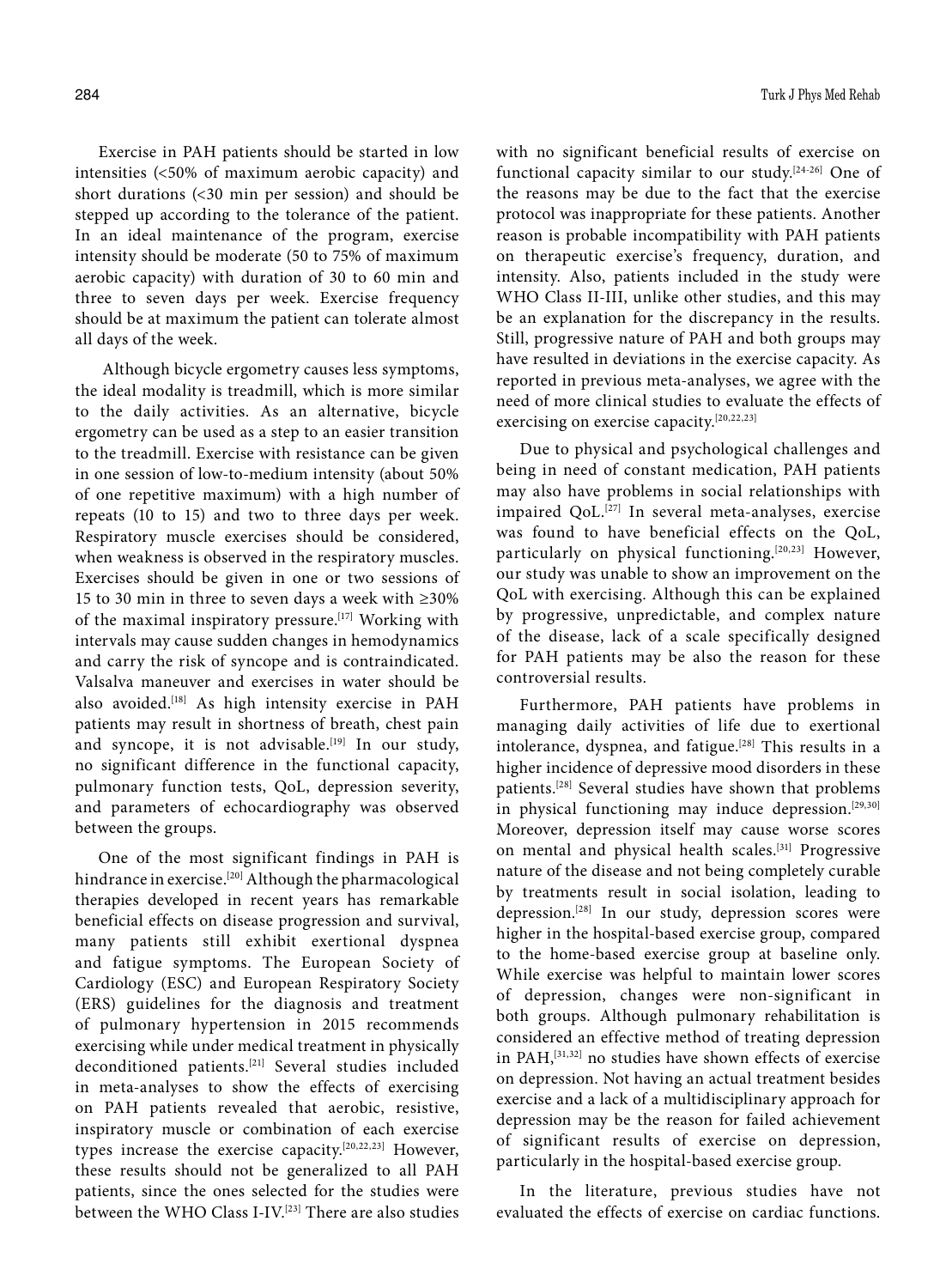In a meta-analysis by Babu et al.,<sup>[20]</sup> it was found to be appropriate not to evaluate the effects of exercise on cardiac functions. It has not been clearly elucidated that improvements in symptoms should be attributed to exercise or functional improvements on the right ventricular function itself. A study conducted by Mereles et al.[33] showed no effects of exercise on the pulmonary arterial pressure. Still, Ehlken et al.<sup>[34]</sup> observed that 12 weeks of exercise had beneficial effects on the pulmonary arterial pressure and cardiac index. In our study, neither right or left ventricular functional parameters were affected by exercise. In their study, Brown et al.<sup>[35]</sup> reported that high intensity interval training had hemodynamic effects in PAH patients over non-interval training. Since we used non-interval exercise in our study, this might have contributed to the lack of significant effects on hemodynamics.

In our study, the number of patients with a congenital etiology, whose exercise capacities are better preserved, unless it is terminal stage, was relatively high. This might have led to minor changes in these parameters that could not be observed with mild exercise and statistical non-significance.[36]

Compared to previous studies, our patients had a remarkably higher SPAP.[33] This finding indicates that exertional dyspnea is compensated in context of chronicity. Still, we believe that further studies are needed to show the effects of exercise on PAH patients with higher SPAP levels. We were unable to find a correlation between exercise capacity and pulmonary hypertension. Butler et al.<sup>[37]</sup> also did not find any correlation in 50% of their patients, consistent with our findings. It is assumed that the reason behind this concept may be the importance of right ventricular functions on cardiac output. Therefore, we suggest that further studies should focus on the right ventricular functional tests.

A lack of control group without exertional intervention is one of the main limitations of our study. For a better assessment of exercise, a control group with an absolute lack of intervention may be useful. In addition, this study was completed at eight weeks and all assessments and recordings were obtained at baseline and at the end of treatment. A longer course of exercise may make its effects more significant, thus having meaningful results. One of the other limitations is the lack of assessment of the effects of exercise on endurance capacity. In their studies, de Man<sup>[26]</sup> and Boutet et al.[38] did not find beneficial effects of exercise on the functional capacity; however, they claimed that exercise improved endurance. Although all of our

patients belonged to Group 1 PAH classification, still selection of all patients from the same etiology could have yielded more accurate results.

In conclusion, based on our study results, shortterm CRP seems not to be beneficial without any significant effect on exercise capacity, QoL, depression, and hemodynamic responses in patients with PAH. We recommend long-term rehabilitation programs to achieve more benefits from aerobic exercise training in this patient population. Elucidating underlying mechanisms of PAH would greatly contribute to future studies to evaluate the effects of exercise on symptoms and functionality.

#### **Declaration of conflicting interests**

The authors declared no conflicts of interest with respect to the authorship and/or publication of this article.

#### **Funding**

The authors received no financial support for the research and/or authorship of this article.

# **REFERENCES**

- 1. Kaymaz C, Mutlu B, Küçükoğlu MS, Kaya B, Akdeniz B, Kılıçkıran Avcı B, et al. Preliminary results from a nationwide adult cardiology perspective for pulmonary hypertension: RegiStry on clInical outcoMe and sUrvival in pulmonaRy hypertension Groups (SIMURG). Anatol J Cardiol 2017;18:242-50.
- 2. Teo YW, Greenhalgh DL. Update on anaesthetic approach to pulmonary hypertension. Eur J Anaesthesiol 2010;27:317-23.
- 3. Gaine SP, Rubin LJ. Primary pulmonary hypertension. Lancet 1998;352:719-25.
- 4. Alan B, Nalbantgil S. Genetic, cellular and molecular mechanisms of pulmonary arterial hypertension. [Article in Turkish] Anadolu Kardiyol Derg 2010;10:9-13.
- 5. Galie N, Manes A, Palazzini M. Exercise training in pulmonary hypertension: improving performance but waiting for outcome. Eur Heart J 2016;37:45-8.
- 6. Simonneau G, Galiè N, Rubin LJ, Langleben D, Seeger W, Domenighetti G, et al. Clinical classification of pulmonary hypertension. J Am Coll Cardiol 2004;43:5-12.
- 7. Fishman AP. Primary pulmonary arterial hypertension: a look back. J Am Coll Cardiol 2004;43:2-4.
- 8. Barst RJ, McGoon M, Torbicki A, Sitbon O, Krowka MJ, Olschewski H, et al. Diagnosis and differential assessment of pulmonary arterial hypertension. J Am Coll Cardiol 2004;43:40-7.
- 9. Hagströmer M, Oja P, Sjöström M. The International Physical Activity Questionnaire (IPAQ): a study of concurrent and construct validity. Public Health Nutr 2006;9:755-62.
- 10. Shimizu M, Myers J, Buchanan N, Walsh D, Kraemer M, McAuley P, et al. The ventilatory threshold: method, protocol, and evaluator agreement. Am Heart J 1991;122:509-16.